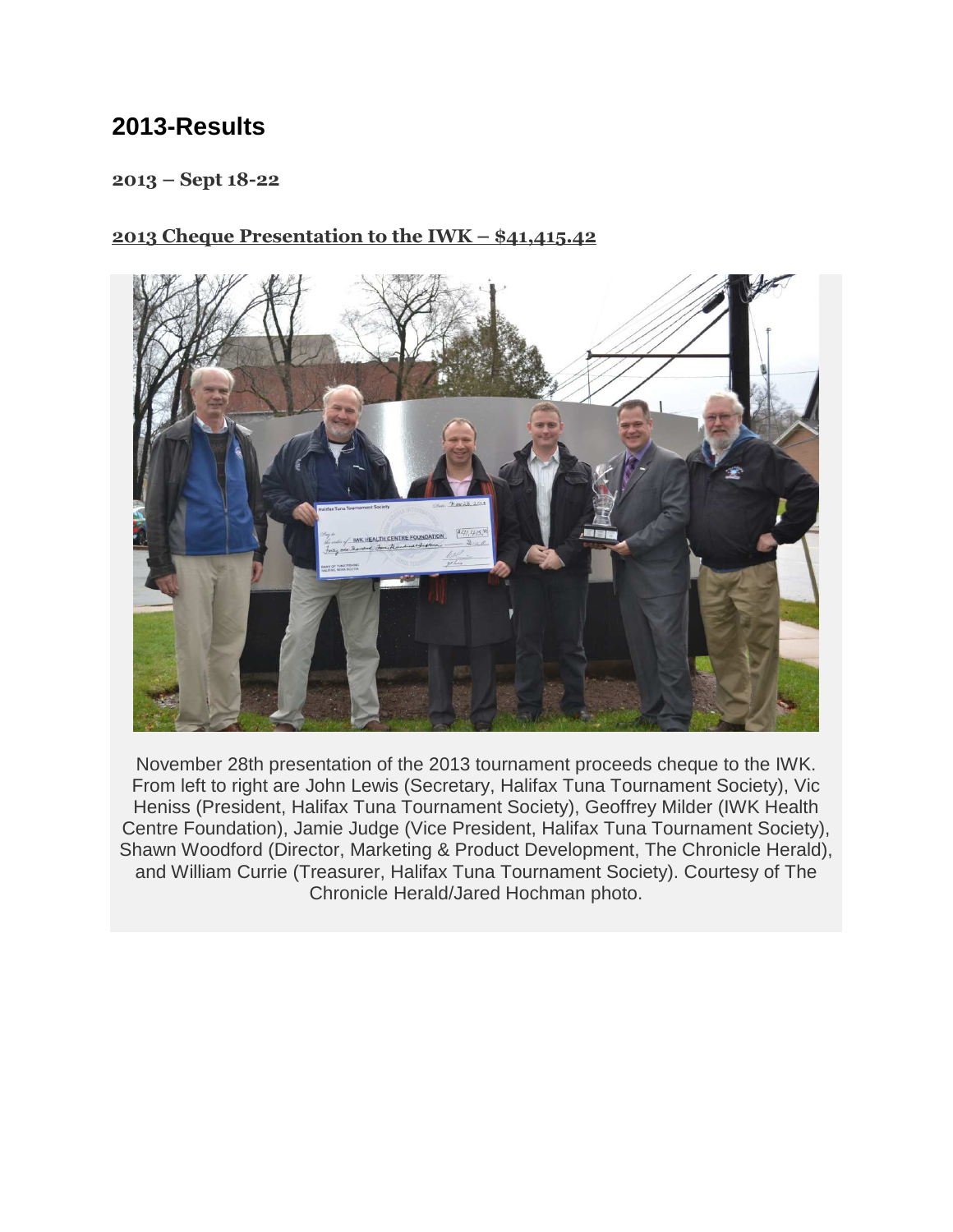## Final Tournament Leader Board

| DAY <sub>2</sub> | DAY3<br>5781m | $DAf$ 4<br>460 | $D_{47}$ 5                                                           |
|------------------|---------------|----------------|----------------------------------------------------------------------|
|                  |               |                |                                                                      |
|                  |               |                |                                                                      |
|                  |               |                |                                                                      |
|                  |               |                |                                                                      |
|                  |               |                |                                                                      |
|                  |               |                |                                                                      |
|                  |               |                |                                                                      |
|                  |               |                |                                                                      |
|                  |               |                |                                                                      |
|                  |               |                |                                                                      |
|                  |               | 604            |                                                                      |
|                  |               |                |                                                                      |
|                  |               |                |                                                                      |
|                  |               |                |                                                                      |
|                  |               |                |                                                                      |
|                  |               |                |                                                                      |
|                  |               |                |                                                                      |
|                  |               |                |                                                                      |
|                  |               |                | Tournament Proceeds Donated to IWK Foundation<br>photo by John Lewis |

Final Leader Board

The Halifax Nova Scotia International Tuna Tournament kicked off with registration on the docks at Bishop's Landing from 4-6 pm on Tuesday the 17th of September. After the registration a Captain's Meeting was held at The Red Stag Tavern in the Alexander Keith's Original Brewery from 7-9 p.m. In total 11 Team Boats have entered the tournament.

|                | <b>HNSITT TEAM NAME</b>    | <b>TEAM CAPTAIN</b> |
|----------------|----------------------------|---------------------|
|                | Team - Gaffer              | Fred Voegeli        |
| $\overline{2}$ | <b>Team - Reel Rookies</b> | William Munroe      |
| 3              | Team – No Time             | Greg Mombourquette  |
|                | Team – Pier Pressure       | <b>Vic Heniss</b>   |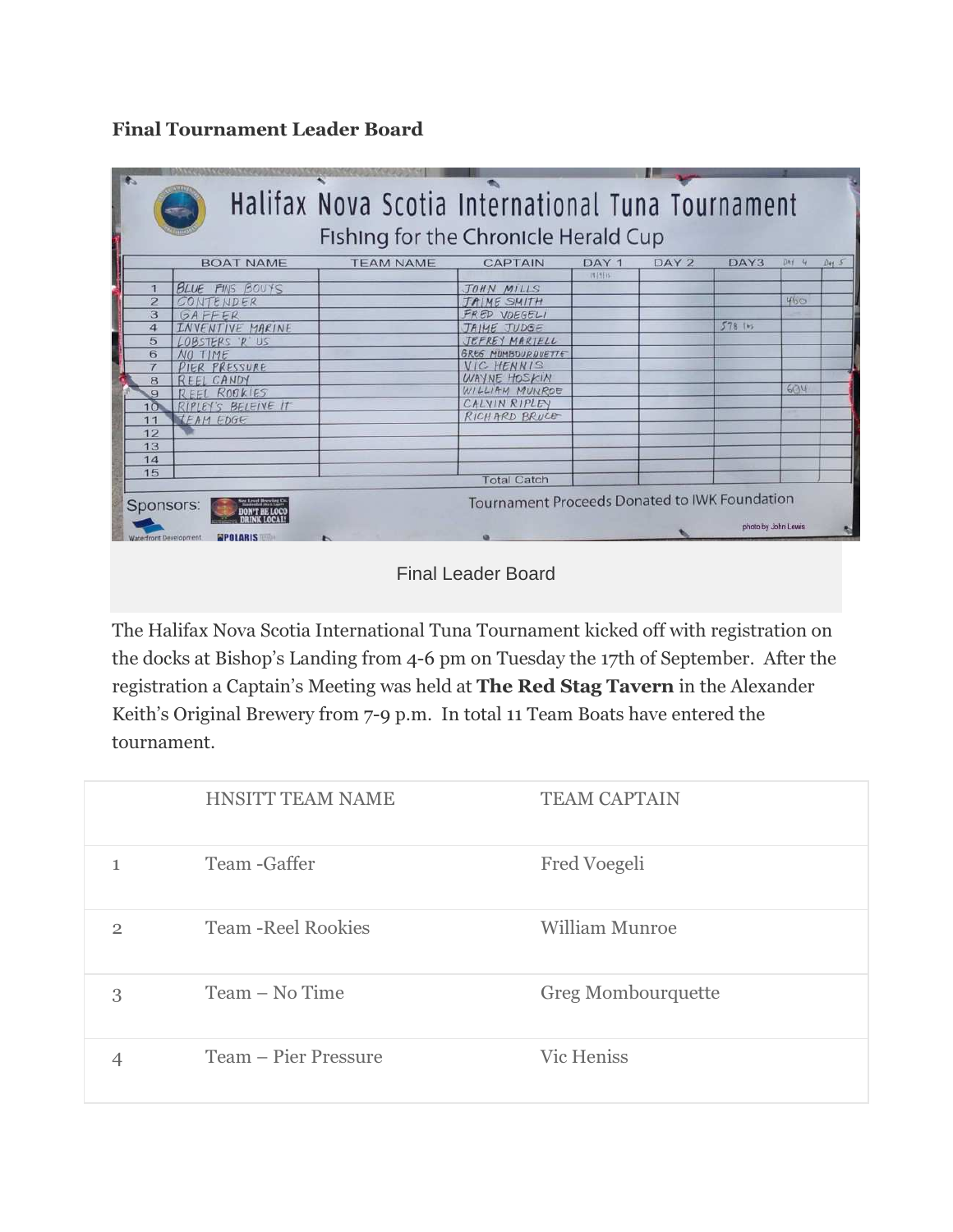| 5  | $Team - Edge$              | David Edgecomb       |
|----|----------------------------|----------------------|
| 6  | Team – Ripley's Believe It | Calvin Ripley        |
| 7  | Team – Inventive Marine    | Jamie Judge          |
| 8  | Team – Contender           | Jamie Smith          |
| 9  | Team – Bluefin Bouys       | <b>Gordon Fraser</b> |
| 10 | Team – Reel Candy          | <b>Wayne Hoskin</b>  |
| 11 | Team - Lobsters R Us       | <b>Kerry Gracie</b>  |

## Day 1 – Wednesday (18th) Results

The actual fishing tournament began with a shotgun (air horn blast actually) start off Bishop's Landing at 08:00 on Wednesday morning on a glorious sunny day with light winds and beautiful fishing conditions.



Milling for the start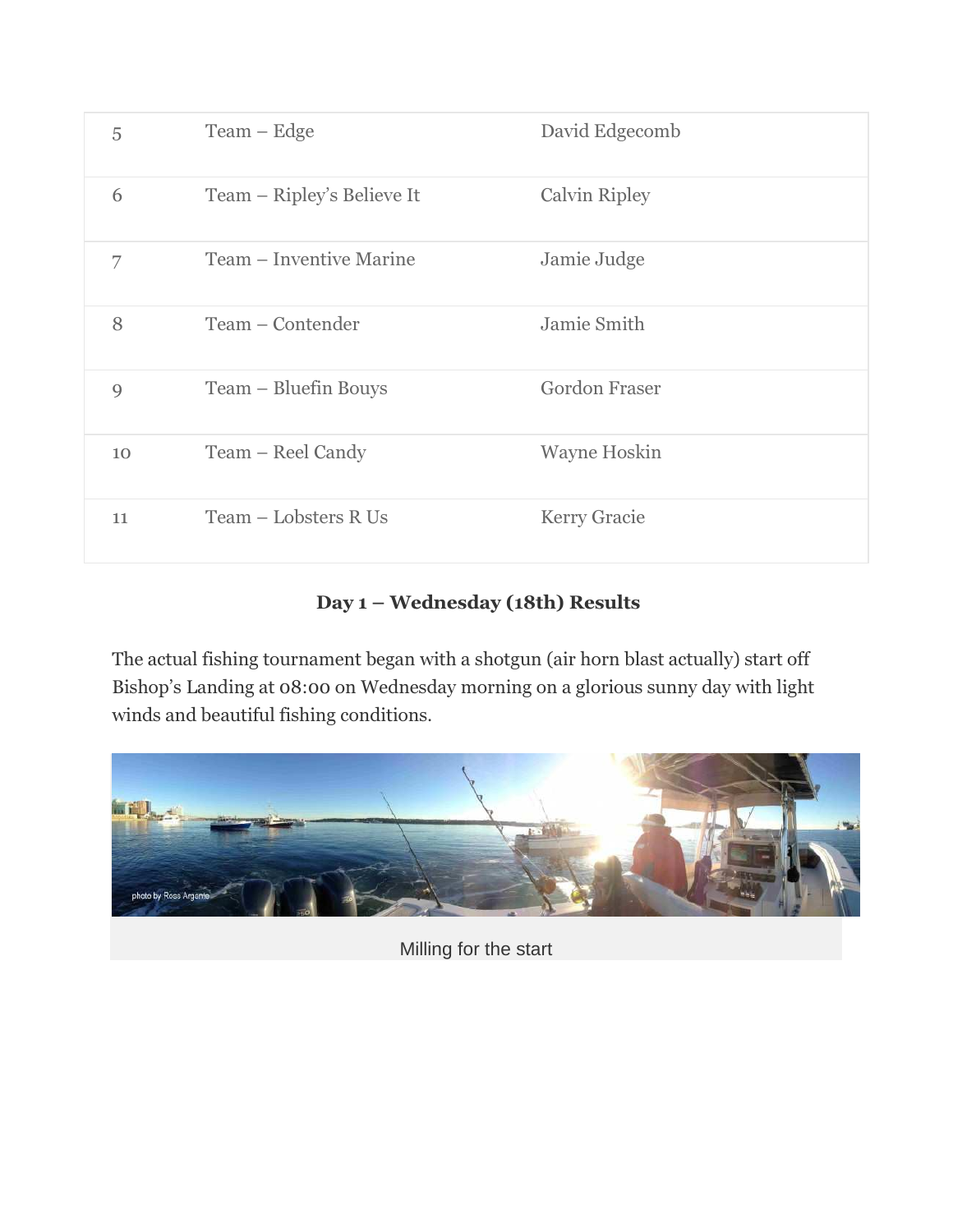



Volunteers at Bishop's



After the great start the fishing gods weren't with us as live bait (mackerel) was virtually impossible to catch and although a few tuna were spotted no hookups were achieved.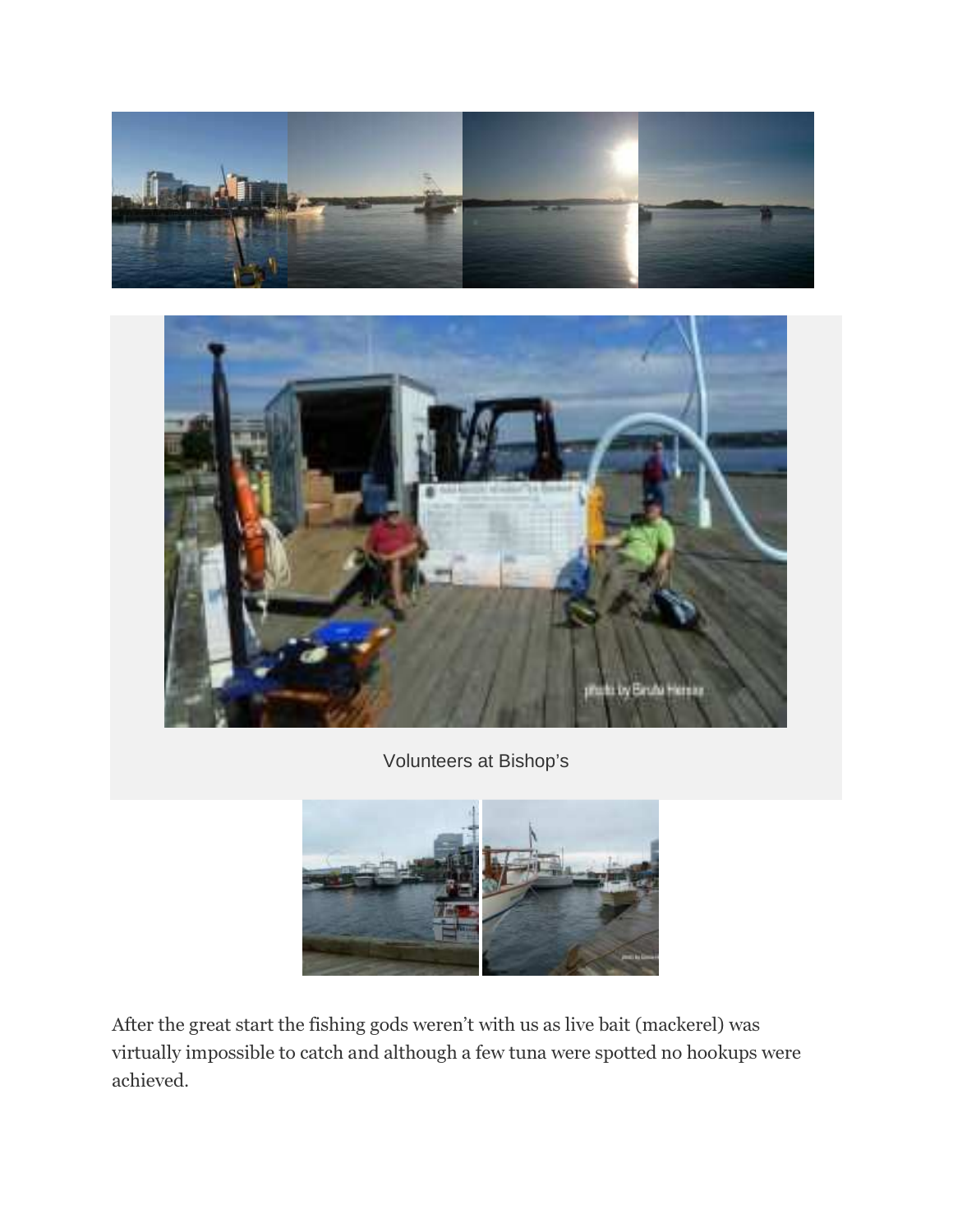### Day 2 - Thursday (19th) Results

Boats left the dock at any time after 5 a.m. to again a glorious day with virtually no bait and no hookups but more tuna were spotted so they are around.

#### Day 3- Friday (20th) Results

Again boats left the dock at any time after 5 a.m. to a glorious day with so little wind that you couldn't fly a kite or use a helium balloon to dangle bait (unless into your cockpit !!!). Some of the boats were able to catch a few live mackerel and near the end of the day team Inventive Marine managed to break the jinx and to hookup and land the first fish of the tournament. It was a nice 578 lb. bluefin that was too big to actually get into their boat. They slowly towed it in from off Sambro Island to Bishop's landing arriving at the dock around 8:30 in the evening.



Team Inventive Marine

Day 4 - Saturday (21st) Results

 Another glorious day with mackerel and a bit of wind to allow some fun kite fishing. Two fish were landed; Team Contender (460 lbs.) and Team Reel Rookies (604 lbs). Two other boats (Team Gaffer and Team Edge) had hookups but were unable to land their fish.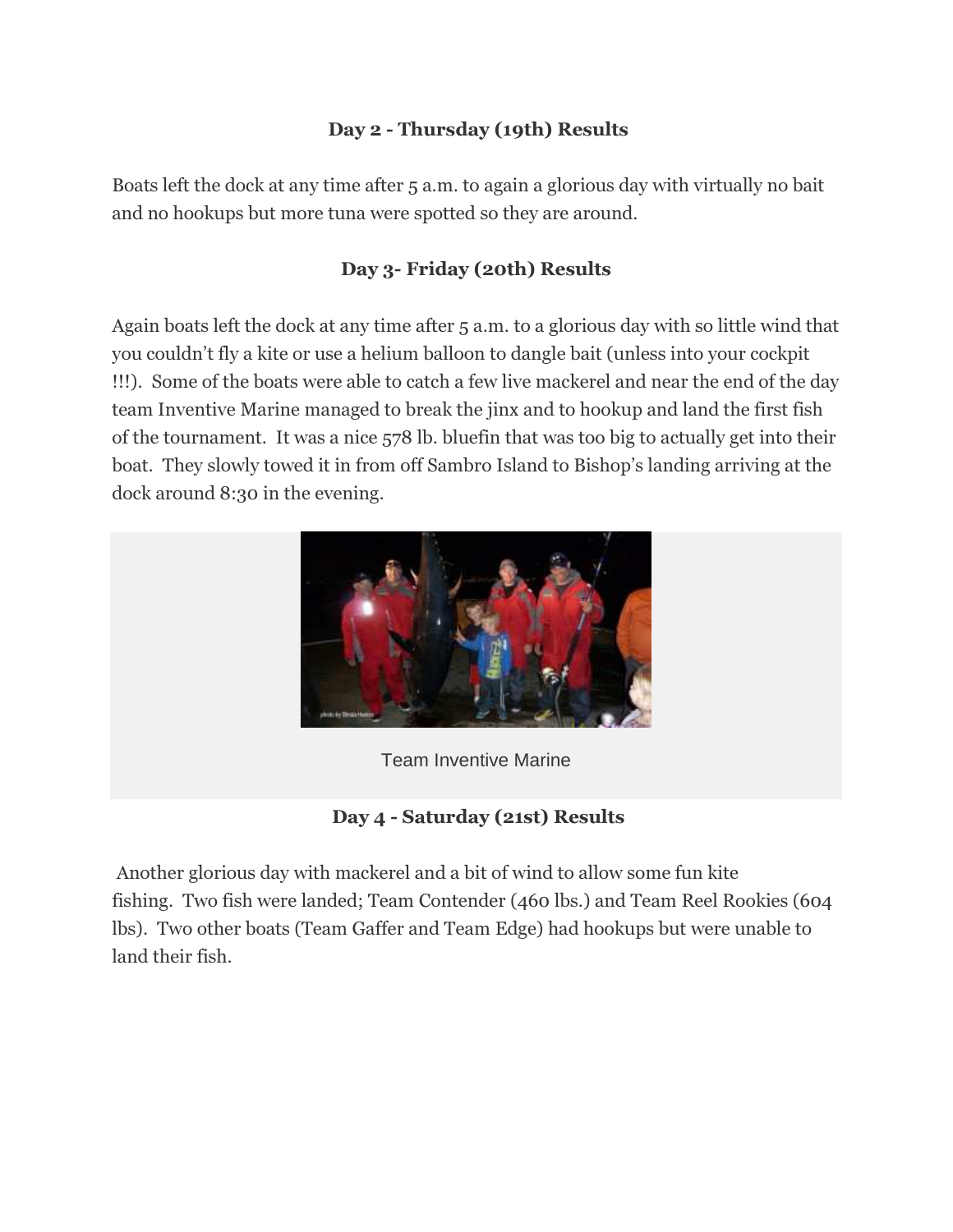

Team Contender



Team Reel Rookies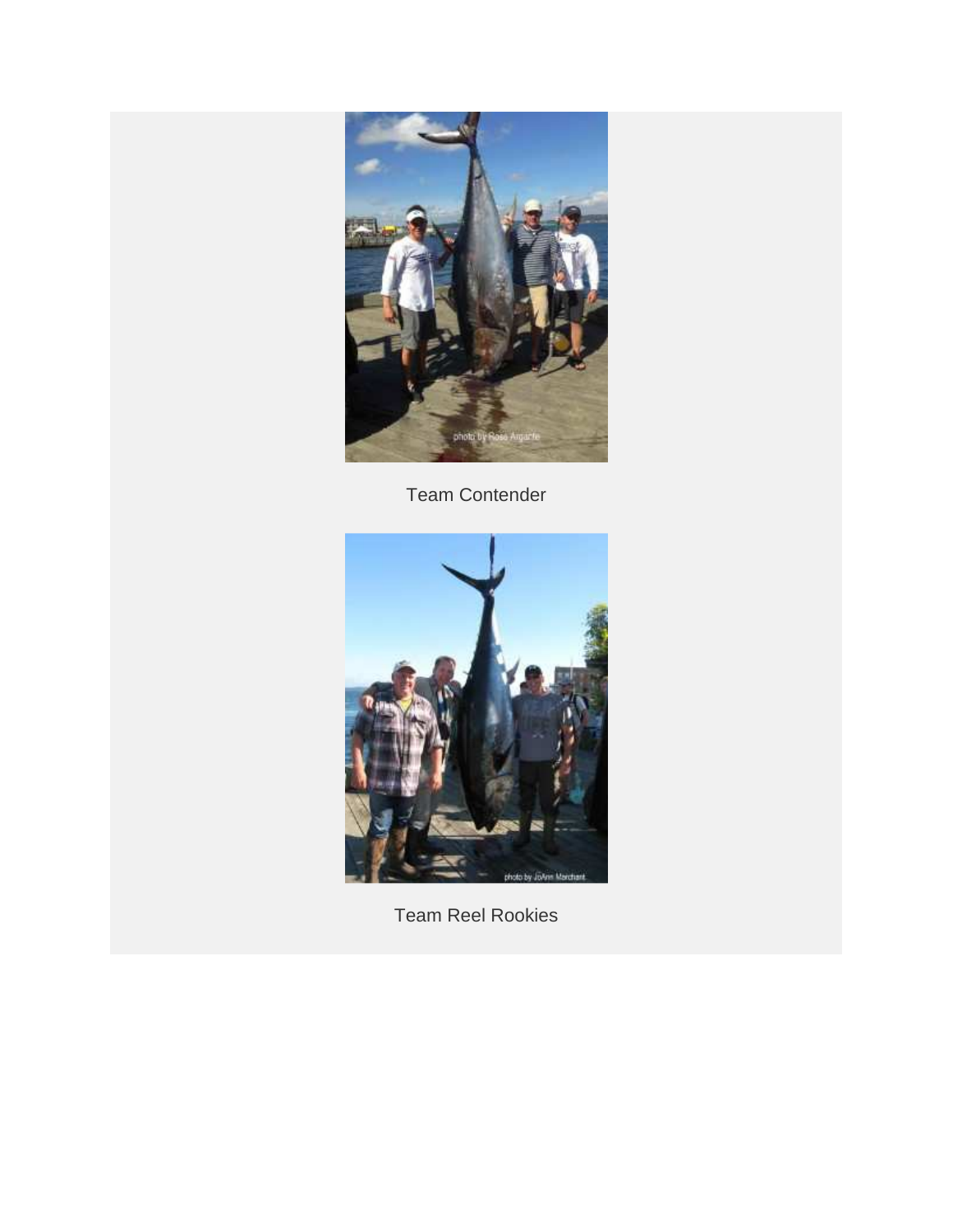## Day 5 – Sunday (22nd) Results

 Not an auspicious weather forecast. Winds got up to around 20 knots with higher gusts and only the two larger fishing boats from Cape Breton actually ventured out to try their luck. Team No Time had a morning hookup and battled a fish for about two hours before finally breaking their line and losing the fish in the rough sea conditions. No other hookups were reported so we have ended with a 3 fish tournament this year.

#### Closing Ceremonies

Sunday evening closing ceremonies took place again at The Red Stag Tavern in the Alexander Keith's Original Brewery from 7-9 p.m. Virtually all teams had some representatives present and a good time was had by all.

The Halifax Tuna Tournament Society was awarded a plaque of appreciation for organizing the Halifax Nova Scotia International Tuna Tournament with proceeds going to the IWK. The plaque was awarded by Geoffrey Milder (left) of the IWK to Vic Heniss (right) the president of the HTTS.



IWK plaque award

Final placements and trophies went to:

- First Place: Team Reel Rookies 604 lb. Bluefin
	- Bill Munroe, Blair Burgoyne, Wade Barry and Philip Stevens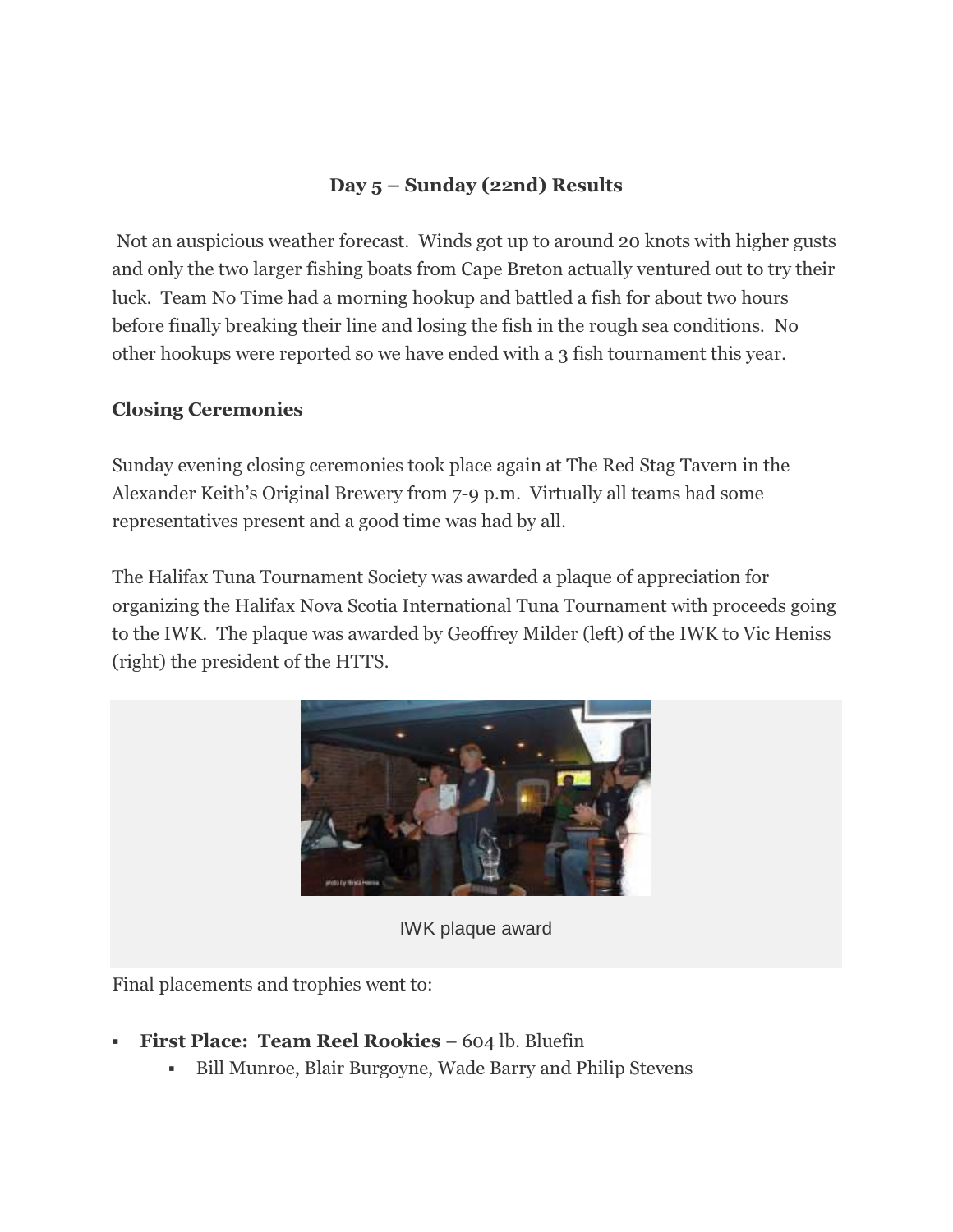

First Place Team Reel Rookies – Geoffrey Milder(IWK), Blair Burgoyne, Bill Munroe and Shawn Woodford (Chronicle Herald)

- Second Place Team Inventive Marine  $578$  lb. Bluefin
	- Jamie Judge, Ken Twohig, Peter Frederick and Mark Flinn



Second Place – Team Inventive Marine

Third Place – Team Contender – 460 lb. Bluefin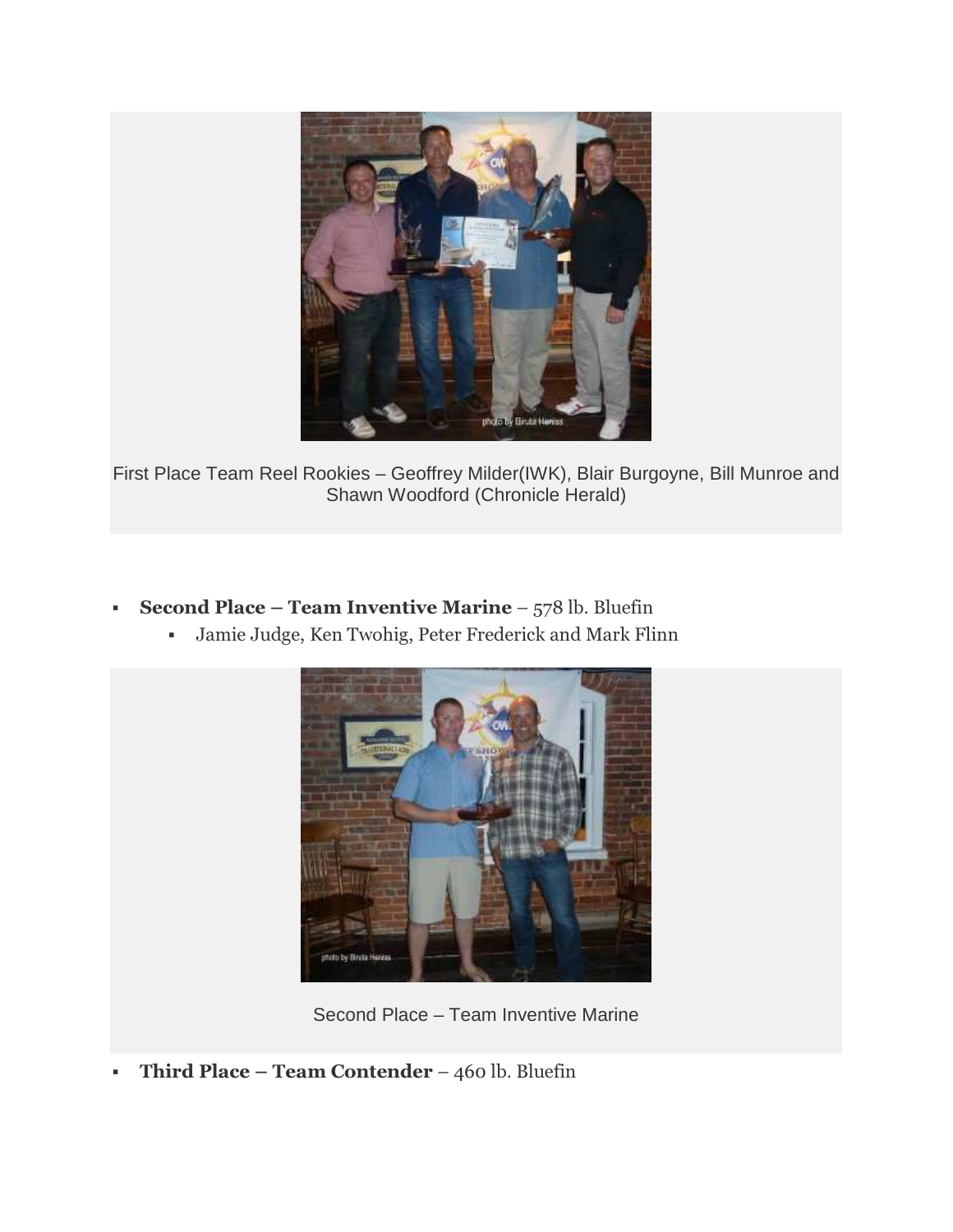Jamie Smith, Hugh Smith, Thomas Poulsen, Ross Argante and Dave Greenwood



Third Place – Team Contender

Additional funds were raised for the IWK during the event with a silent auction of items generously donated by sponsors and a raffle for a Shimano 130 tuna reel donated by Schooner Cove Marine and Shimano. The draw for the Shimano reel was won by our president Vic Heniss who immediately donated it back to an auction (non silent) that generated additional funds for the IWK. This essentially doubled the funds to IWK from the reel. Thank you Vic!

Thanks to all of our sponsors and particularly our volunteers who manned the dock and herded our fishers throughout the tournament; Bob Moore, Ric Hattin, Peter Simpkin, Jessica Wallingford and Biruta Heniss.

#### Epilogue

Note that this year DFO has generously allowed us both a five day tournament and an additional five day (to the 27th) fishing extension to catch fish for the IWK. Approximately half of the fleet have indicated they will continue to fish through the coming week for the challenge and for the benefit of the IWK.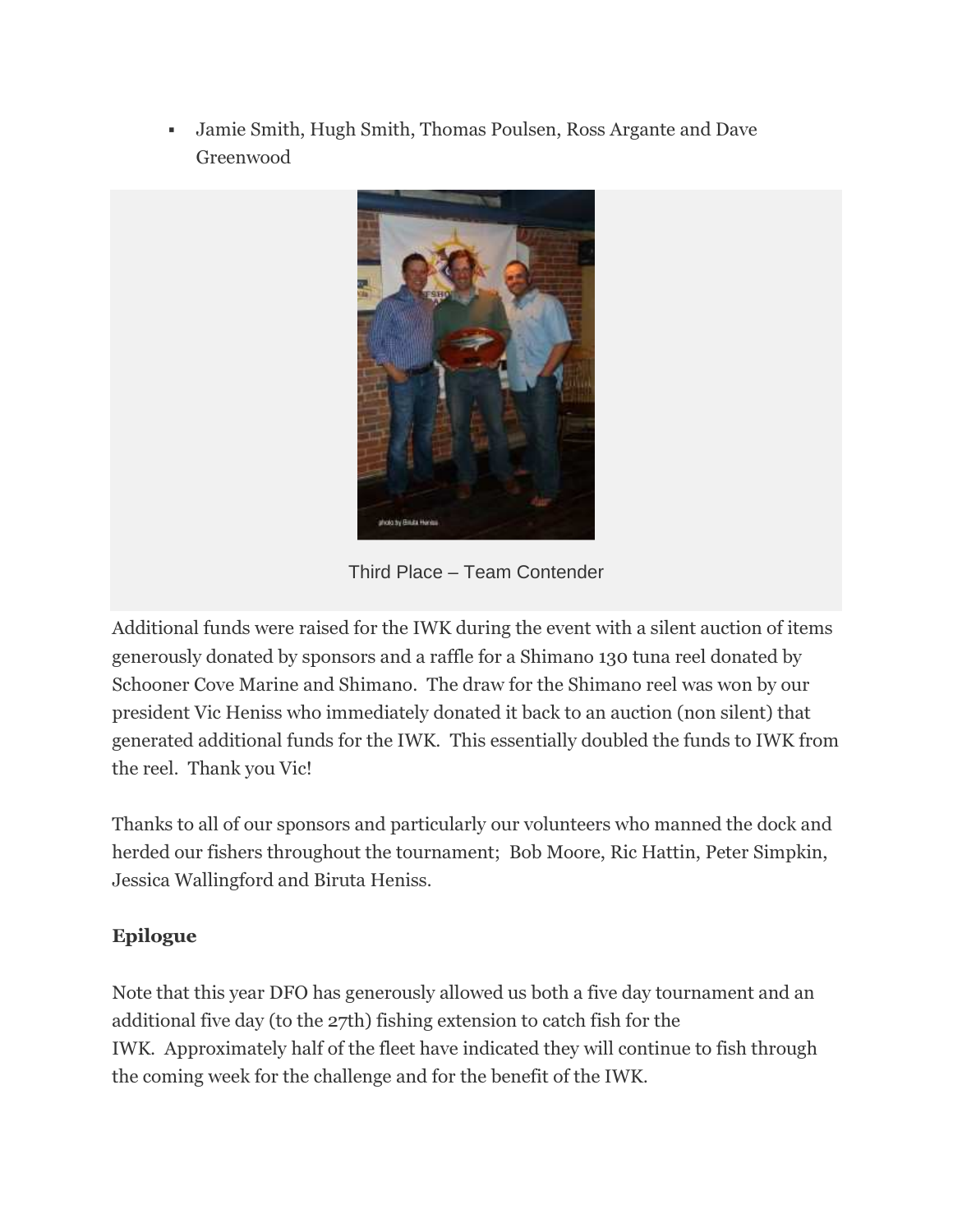Teams Gaffer, Reel Candy, Ripley's Believe It and Contender managed to get out at least once through the week and Team Contender hooked and landed an 890 lb. tuna on Friday morning. The tuna was landed at Oceanview Fisheries facilities in Sambro approximately mid day on Friday the 27th and proceeds will go to the IWK. Thanks to all teams and to Oceanview for your added efforts.



Team Contender – Jamie Smith, Dave Greenwood and Ross Argante. 890 lb. BIG FISH !!

#### Info

As of Sunday morning (22nd) all three fish caught in the first 4 days of the tournament had been delivered to the airport ready for shipment to Japan for auction. We will know the auction results and proceeds for the IWK soon and will update you on the results.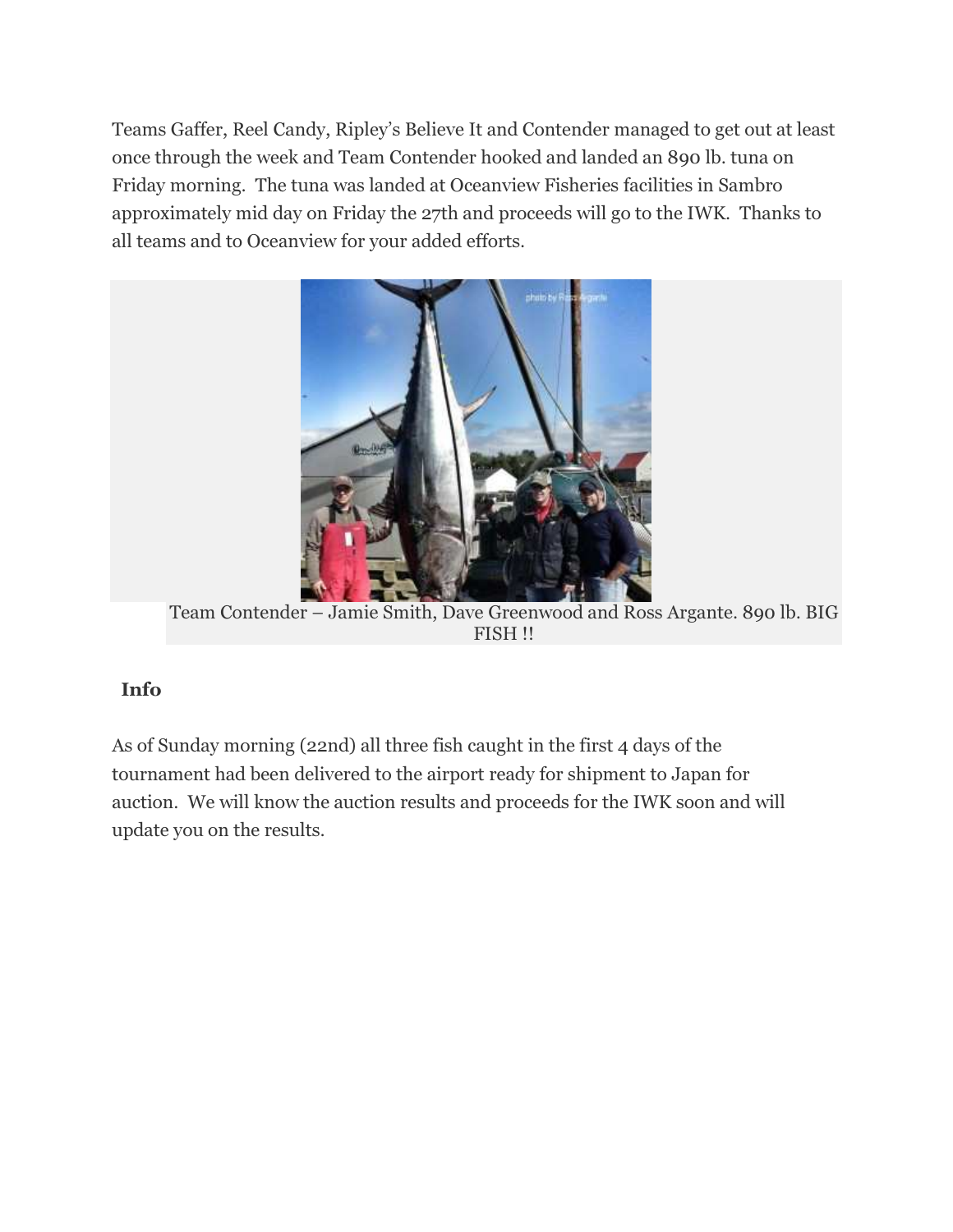#### Extra

Some interesting tournament YouTube links posted by Ross Argante of Team Contender:

*2013 Nova Scotia Tuna Tournament http://www.youtube.com/watch?v=3esSmIfsWAY&feature=em-upload\_owner 2013 Nova Scotia Tuna Tournament #1 http://www.youtube.com/watch?v=w5UZRZ3BxE4&feature=em-upload\_owner 2013 Nova Scotia Tuna Tournament #2 http://www.youtube.com/watch?v=0woM6t\_ip0Q&feature=em-upload\_owner 2013 Nova Scotia Tuna Tournament #3 http://www.youtube.com/watch?v=vJjH6HT28Io&feature=em-upload\_owner 2013 Nova Scotia Tuna Tournament #4 http://www.youtube.com/watch?v=ZlT5YYfLhTg&feature=em-upload\_owner 2013 Nova Scotia Tuna Tournament #5 http://www.youtube.com/watch?v=X0O0JncbzHk&feature=em-upload\_owner 2013 Nova Scotia Tuna Tournament http://www.youtube.com/watch?v=tB5OXTGv14k&feature=em-upload\_owner 2013 Nova Scotia Tuna Tournament #7 http://www.youtube.com/watch?v=MiOJEBetZjg&feature=em-upload\_owner*